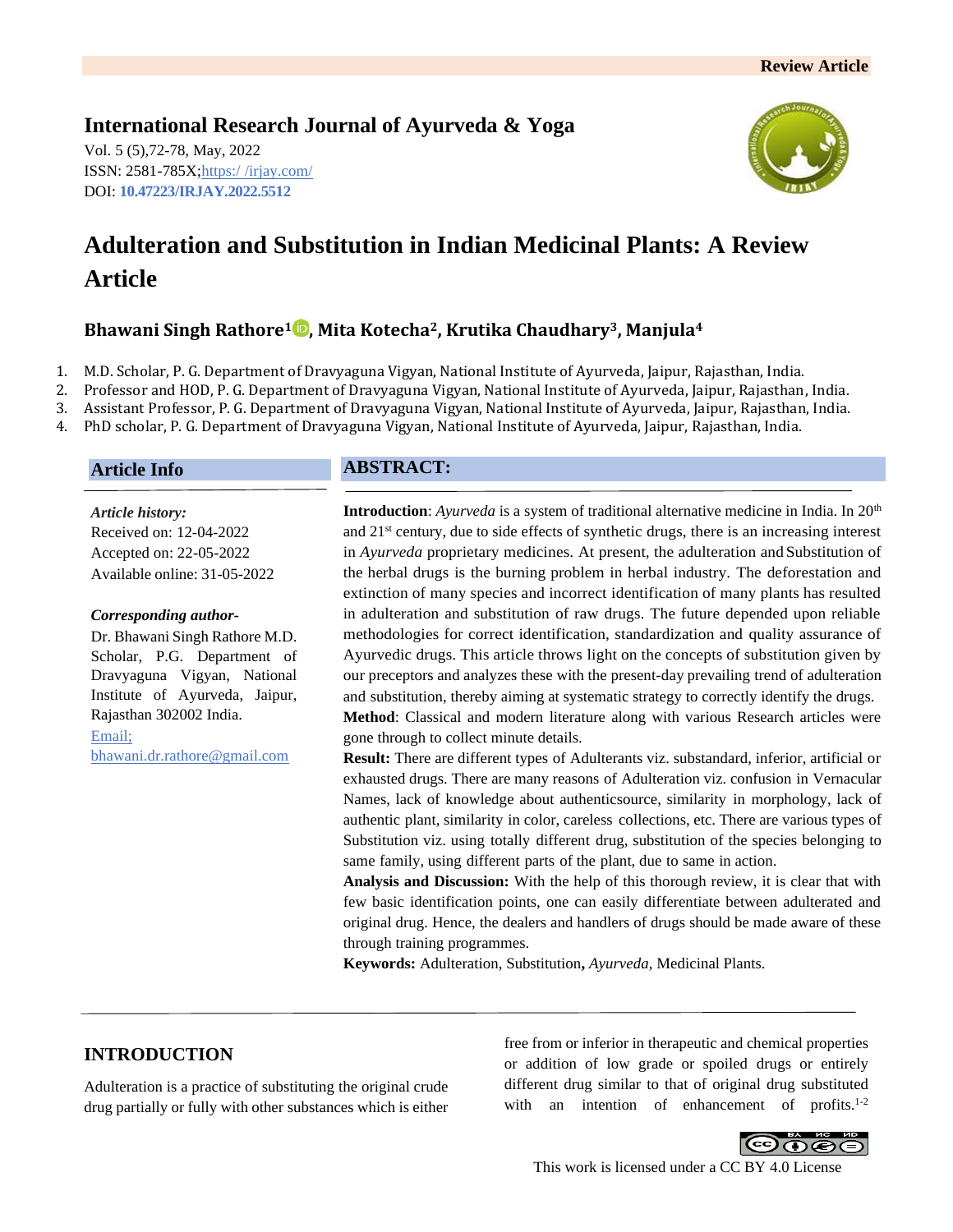Adulteration may also be defined as mixing or substituting the original drug material with other spurious, inferior, defective, spoiled, useless other parts of same or different plant or harmful substances or drug which do not confirm with the official standards. A drug shall be deemed to be adulterated if it consists, in whole or in part, of any filthy, putrid or decomposed substance.<sup>3</sup> A treatise published two centuries ago (in 1820) on adulterations in food and culinary materials is a proof for this practice as an age-old. Due to adulteration, faith in herbal drugs has declined<sup>4</sup>. Adulteration in market samples is one of the greatest drawbacks in promotion of herbal products. Many researchers have contributed inchecking adulterations and authenticating those.5,6,7,8,9,10,11,12 It is invariably found that the Adverse Event Reports are not due to the intended herb<sup>13</sup>, but rather due to the presence of an unintended herb. Medicinal plant dealers have discovered the scientific methods in creating adulteration of such a high quality that without microscopic and chemical analysis, it is very difficult to trace these adulterations $14,15$ .

## **MATERIALS AND METHODS**

Classical *Ayurveda* and modern literature, different Databases, Research articles were reviewed to collect the details related to the subject which were then systematically arranged and analyzed to reach substantial conclusions.

#### **Types of Adulterants**

 Drugs are generally adulterated or substituted with substandard, inferior or artificial drugs.

**a) Substitution with substandard commercial varieties:** Adulterants resemble the original crude drug morphologically, chemically, therapeutically but substandard in nature and cheaper in cost. This is the most common type of adulteration.

## **b) Substitution with Superficially similar inferior Drugs**:

Inferior drugs may or may not have any chemical or therapeutic value. They resemble only morphologically, so due to its resemblance they are used as adulterants.

## **c) Substitution with ArtificiallyManufactured Substance:**

The drug is adulterated with the substance which has been prepared artificially. The artificially manufactured substance resembles the original drug. This method is followed for the costlier drugs.

#### **d) Substitution with Exhausted Drug:**

The same drug is admixed but that drug is devoid of

medicinally active substance as it has been extracted already. Mainly volatile oil containing drugs like clove, coriander, fennel, caraway are adulterated by this method. As it is devoid of colour and taste due to extraction, natural colour and taste is manipulated with additives.

## **e) Substitution with Synthetic Chemicals to Enhance Natural Character:**

Synthetic chemicals are used to enhance natural character of the exhausted drug. Examples: citral is added to citrus oils like lemon and orange oils.

#### **Presence of Vegetative Matter of Same Plant:**

Some miniature plants growing along with the medicinal plants are added due to their colour, odour, and constituents.

#### **Harmful Adulterants:**

Some are harmful materials as the adulterant, are collected from market waste materials and admixed with the drug. It is done for the liquid drugs.

#### **Adulteration of Powders:**

The drugs which are in the form of powders are frequently adulterated. Examples: dextrin is added in ipecacuanha, exhausted ginger in ginger, red sanders wood in capsicum powder and powdered bark adulterated with brick powder.

## **Reasons of Adulteration**

#### **a) Confusion in Vernacular Names:**

In Ayurveda, *Parpata* refers to *Fumaria parviflora* Lam. In Siddha, '*Parpadagam*' refers to *Mollugo pentaphylla*  Linn. Owing to the similarity in the names in traditional systems of medicine, these two herbs are often interchanged or adulterated or substituted. Because of the popularity of Siddha medicine in some parts of South India, traders in these regions supply *M. pentaphylla* Linn. as *Parpatta/ Parpadagam* and the North Indian suppliers supply *F. parviflora* Lam.. These two can be easily identified by the presence of pale yellow to mild brown colored, thin wiry stems and small simple leaves of *M. pentaphylla* Linn. and black to dark brown colored, digitate leaves with narrow segments of *F. parviflora*  Lam.. *Casuarina equisetifolia* L. for *Tamarix indica* Willd. and *Aerva lanata* Juss. for *Bergenia ciliate* (Haw.) Sternb. are some other examples for adulterations due to confusion in names.

#### **b) Lack of Knowledge about AuthenticSource:**

*Nagakesar* is one of the important drugs in *Ayurveda*. The authentic source is *Mesua ferrea* Linn. However, market samples are adulterated with flowers of *Calophyllum inophyllum* Linn. Though the authentic plant is available in plenty throughout the Western Ghats and parts of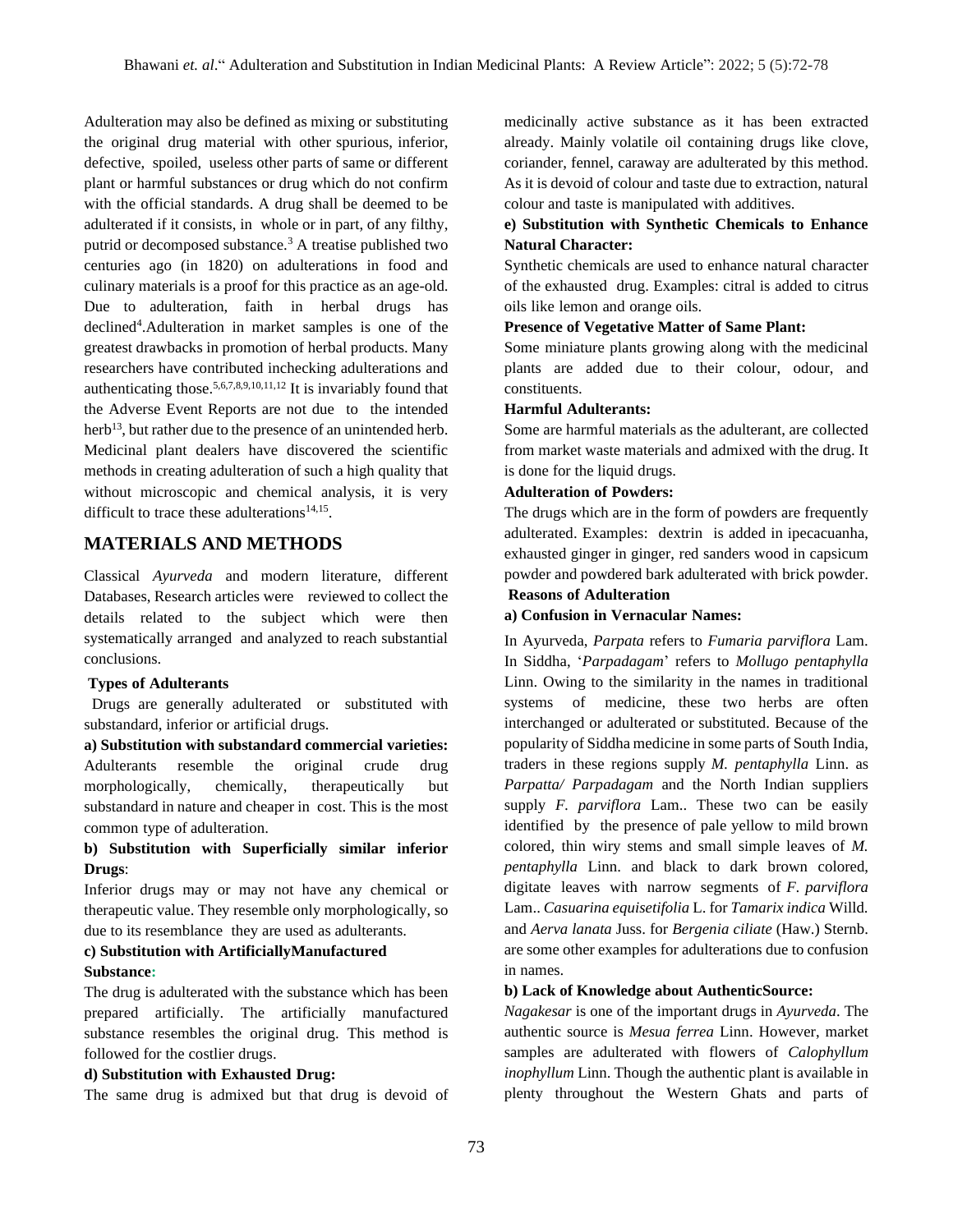Himalayas, suppliers are unaware of it. There may also be some restrictions in forest collection. Due to these reasons, *C. inophyllum* Linn (which is in the plains) is sold as *Nagakesar*. Authentic flowers can be easily identified by the presence of two-celled ovary whereas in case of substitution flowers they are single celled.<sup>16</sup>

#### **c) Similarity in Morphology:**

*Mucuna pruriens* Bek. is adulterated with other similar Papilionaceae seeds having similarity in morphology. *M. utilis* Wall. (sold as white variety) and *M. deeringiana*  (Bort) Merr.(sold as bigger variety) are popular adulterants. Apart from this, *M. cochinchinensis* (Lour.) A. Chev.*, Canavalia virosa* Roxb. and *C. ensiformis* (L.) DC. are also sold in Indian markets. Authentic seeds are up to 1 cm in length with shining mosaic pattern of black and brown color on their surface. *M. deeringiana* (Bort) Merr. and *M. utilis* Wall. are bigger (1.5-2 cm) in size. While *M. deeringiana* (Bort) Merr. is dull black and *M. utilis*  Wall. is white or buff colored.<sup>16</sup>

#### **d) Lack of Authentic Plant:**

*Hypericum perforatum* L. is cultivated and sold in European markets. In India, availability of thisspecies is very limited. However, the abundantIndo-Nepal species *H. patulum* Thunb., sold in the name of *H. perforatum* L.. Market sample is a whole plant with flowers and it is easy to identify them taxonomically. Anatomically, transverse section of *H. perforatum* L. stem has compressed thin phloem, hollow pith and absence of calcium oxalate crystals. Whereas *H. patulum* Thunb. has broader phloem, partially hollow pith and presence of calcium oxalate crystals.<sup>16</sup>

#### **e) Similarity in Color:**

It is well known that with course of time, drug materials get changed to or substituted with other plant species. '*Ratanjot*' is a recent day example. According to the suppliers and non-timber forest product (NTFP) contractors, in the past, roots of *Ventilago madraspatana*  Gaertn. were collected fromWestern Ghats, as the only source of '*Ratanjot*'. However, that has not been practiced now. It is clearly known that *Arnebia euchroma* (Royle) Johnston is the present source. Similarity is in yielding a red dye, *A. euchroma* (Royle) Johnston substitutes *V. madraspatana* Gaertn.. Recently *V. madraspatana* Gaertn. is not found in market. Whatever is available in the market, in the name of *Ratanjot* is originated from *A. euchroma*  (Royle) Johnston*.* 

#### **f) Careless Collections:**

Some of the herbal adulterations are due to the carelessness of herbal collectors and suppliers. *Parmelia perlata* Ach. is used in Ayurveda, Unani and Siddha. It is also used as grocery. Market samples showed it to be admixed with other species [*P. perforate* (Jacq.) Ach. and *P. cirrhata*  Fr.]. Sometimes, *Usnea* sp. is also mixed with them. Authentic plants can be identified by their thallus nature.<sup>16</sup> **Need for Substitution<sup>16</sup>**,17,18,19

Non-availability of the drug: Substitution for *Ashtavarga Dravyas* (group of 8 crude drugs). Uncertain identity of the drug: For the herb *Lakshmana* different species such as *Arlia quinquefolia* (L.) Decne & Planch.*, Ipomea sepiaria*  Koenig ex Roxb. etc are considered.

Cost of the drug: *Kumkuma* being costly herb is substituted by *Kusumbha* Geographical distribution of the drug: *Rasna* (*Pluchea lanceolata* Oliver & Hiern.) is used in Northern India while in southern parts *Alpinia galangal* (L.) Willd. is considered as the source.

The adverse reaction of the drug: *Vasa* is a well known *Rakta-Pittahara* (cures bleeding disorder) drug, but due to its abortificiant activity its utility in pregnant women is limited, instead drugs such as *Laksha, Ashoka* etc are substituted. **Table 1:** Commonly used substitution in Ayurveda drugs<sup>20,21,22</sup>

#### **Types of Substitution**

#### **a) Using Totally Different Drug:**

*Bharangi* [*Clerodendron indicum* (Linn.) Kuntze] and *Kantakari. Bharangi* has bitter taste; *laghu* (light), *ruksha* (unctuous) *guna* (quality) and has *Kapha-vatahara* property. While *Kantakari* (*Solanum xanthocarpam*  Schrad. & Wendl.) has *katu vipaka* (pungent in digestion) and *ushna virya* (hot potency). It has glycosides named verbascoside and solasoninie, solamargin, solasurine respectively. Both *C. indicum*  (Linn.) Kuntze and *S. xanthocarpam* Schrad. & Wendl. have shown antihistaminic activity. Both *C.indicum*(Linn.) Kuntze and *S.xanthocarpam* Schrad. & Wendl. are commonly used in the diseases related to the respiratory system, which are usually associated with release of histamines and other autacoids.<sup>22</sup>

## **b) Substitution of the Species Belonging to Same Family:**

*Datura metel* Linn. and *Datura stramonium* Linn. can be considered here. Chemical constituents are alkaloids, scopalamine, atropin, hyocyamin, lyoscine. The alkaloids are proved as bronchodilator and inhibitor of secretion of mucous membrane. The alcoholic extract of *D. metal*  Linn. shows anthelmintic activity The alkaloid present in both the species are well proven bronchodilators and they inhibit the secretion of mucous membrane of the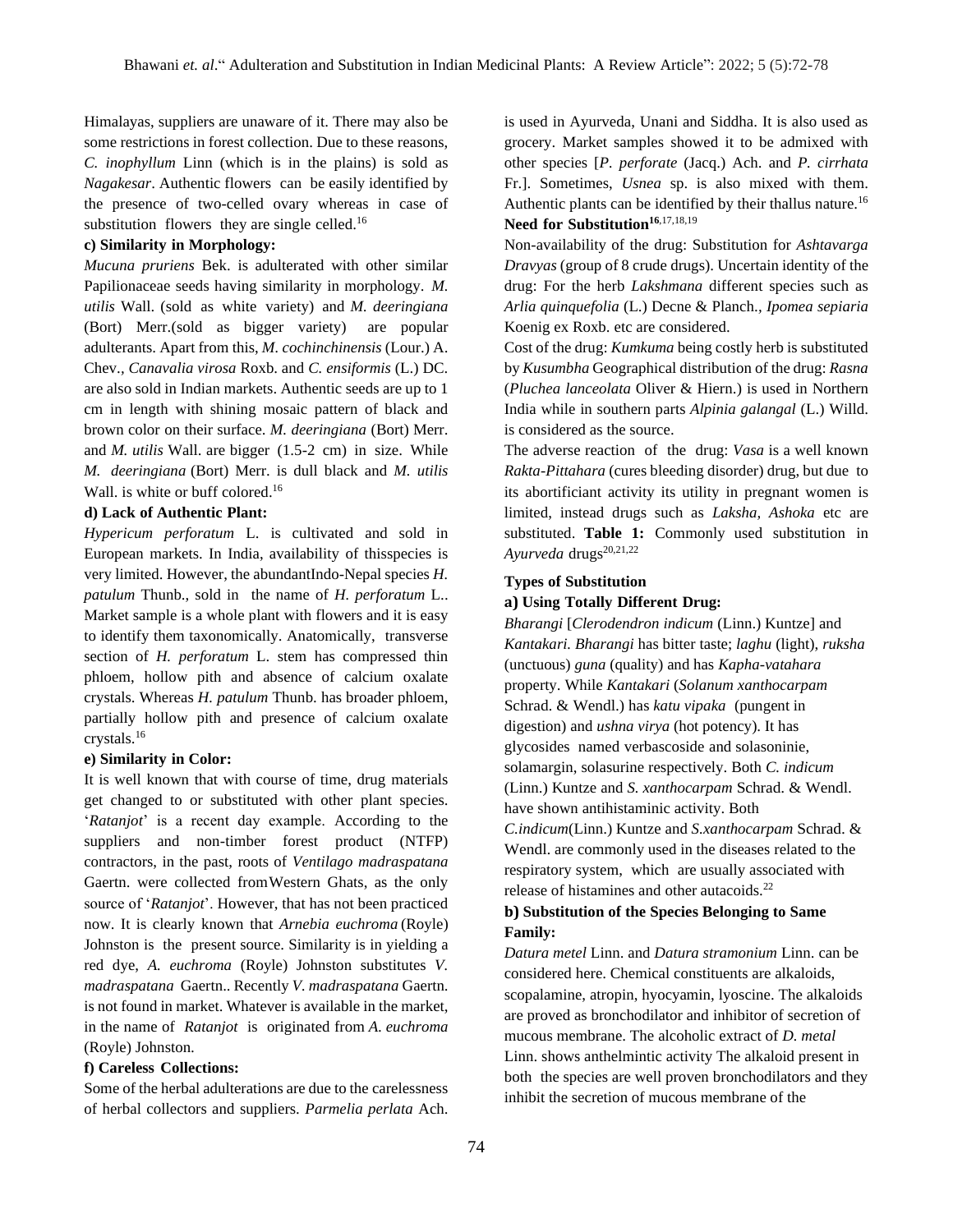respiratory tract. Thus as far as the diseases of the respiratory tract are concerned both *D. metel* Linn. And *D. stramonium* Linn. are beneficial, while as *D. metel*  Linn. would be a better choice as it is a proven anthelmintic.<sup>22</sup>

#### **c) Using Different Parts of the Plant:**

The root of *Sida cordifolia* Linn. and the whole plant of *Sida cordifolia* Linn. can be considered. Root has the chemical constituents such as sitoindoside, acylsteryglycoside, while the whole plant has alkaloid, hydrocarbons, fatty acids and ephedrine.<sup>22</sup> Various extracts of the whole plant showed anti- bacterial, antioxidant, hypoglycemic,hepatoprotective and cardio tonic activities. Though it is the root which is mentioned as officinal part of *S. cordifolia* Linn. in the classics as *Balya* (promotes strength)*, Shothahara* (reduce inflammation) etc. Modern researches prove that even the aerial parts are also equally effective.<sup>22</sup>

#### **d) Due to Same in Action:**

*Emblica officinalis* Gaertn. shows antioxidant, hepatoprotective, antimicrobial, hypoglycemic and hypolipidemic action. *Semecarpus anacardium* Linn. f. shows anti-tumor, hypotensive, anticytotoxic and anticancerus properties etc.<sup>22</sup> Both *Amalaki* and *Bhallataka* are *Rasayana* (rejuvenator) drugs. In current practice the *Rasayana* formulations are being employed as an adjuvant therapy in Chronic as well as Malignant diseases. *Amalaki* can be employed as *Rasayana* in Chronic debilitating diseases like bronchial asthma, diabetes etc, while *Bhallataka* would be better choice in malignant conditions, both in solid tumors and in leukemia.<sup>23</sup>

#### **Adulteration of Money Earning:24,25**

- Use of *Lavanga Kandi* (stem), *Lavanga Patra* (Leaf) for adulteration in *Lavanga* (flowering Bud) (*Syzygium aromaticum* (Linn.).
- Use of *Bada Gokushru* (*Pedalium murex* Linn.*)* for adulteration in *Gokushru* (*Tribulus terrestris* (Linn.).
- Use of *Ela* (*Elettaria cardamomum* Mantom) seed coat (*chilka*) for adulteration in *Ela* seed.
- Use of *Kali jeeri* (*Centratherum anthelminticum* Kuntze) for adulteration in *Kala jeera* (*Carum carvi* Linn.).
- Use of *Kismis* for adulteration in *Munakka* (Vitis vinifera Linn).
- Use of *Gunja* Root (*Abrus precatorius* Linn.) for adulteration in *Madhuyasthi* Root (*Glycyrrhiza glabra*  Linn).
- Use of *Kustha* (*Saussrea lappa* C.B.Clarke) for adulteration in *Tagar* (*Valeriana wallichii* DC).
- Use of *Mustak* (*Cyperus rotundus* Linn.) for adulteration in *Ativisha* (*Aconitum heterophyllum* Wall.*).*
- Use of *Shatavari* (*Asparagus racemosus* Willd.) for adulteration in *Musali* (*Asparagus adscendens Roxb.)*

## **RESULTS**

The market is flooded with adulterated and substituted drugs these days. There are different types of Adulterants viz. substandard, inferior, artificial or exhausted drugs. In addition to this, there are synthetic chemicals to enhance Natural Character, vegetative matter of the same plant. Some adulterants are harmful too. Adulteration of powders is the most common. There are many reasons of Adulteration viz. confusion in Vernacular Names, lack of Knowledge about Authentic Source, similarity in morphology, lack of authentic plant, similarity in color, careless collections, etc. Mostly adulteration is done for money earning. Sometimes substitution is the need of the situation due to nonavailability of the original drug. There are various types of Substitution viz. using totally different drug, substitution of the species belonging to same family, using different parts of the plant, due to same in action.

## **DISCUSSION & CONCLUSION**

Substitution of the herbs is the need of the hour with more than 300 medicinal plants becoming red listed. The most essential criteria for substitution is the pharmacological activity rather than morphology or phytoconstituents. Substitution of herbs achieved many goals though basic idea was to provide similar therapeutic effect as that of original drug. It provided a greater scope for the physician to utilize herbs that are easily available, cost effective and most appropriate for the clinical condition. It is not that all adulterations are intentional malpractice as stated in many literatures. With our experience it is noted that the herbal drugs are adulterated unintentionally also. Suppliers are illiterate andnot aware about their spurious supply. Major reasons are confusion in name, non- availability and lack of knowledge about authentic plant. Even scientific community and traditional physicians are unaware of it. Nowadays, Ayurvedic drug industries follow high quality standards using modern techniques and instruments to maintain their quality. World Health Organization (WHO), in its publication on quality standards for medicinal plant materials, recommends rejecting any batch of raw material, which has more than 5% of any other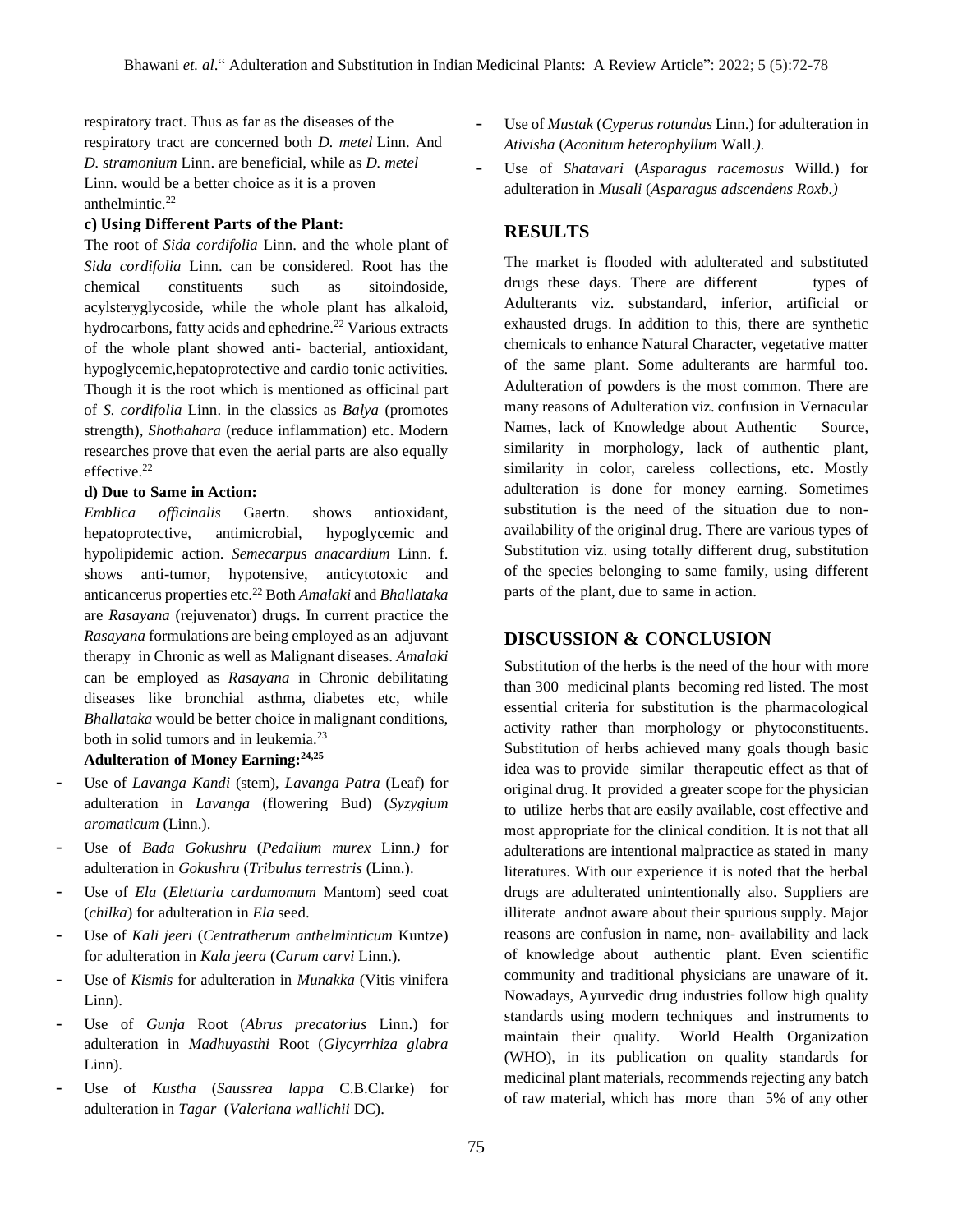plant part of the same plant (e.g. stem in leaf drugs), never the less if they are derived from the authentic plant. Based on these standards, adulteration whether, intentional or unintentional, should be rejected. Also, suppliers and traders should be educated about the authentic sources. All adulterations are intentional malpractices. Major reasons have been listed. Intentional substitution to decrease the cost and earn more profit for survival in market against large Ayurvedic pharma company. With the help of this thorough review, it is clear that with few basic identification points, one can easily differentiate between adulterated and original drug. Hence, the dealers and handlers of drugs should be made aware of these through training programmes.

# **Acknowledgements- Nil Conflict of Interest – None Source of Finance & Support - Nil**

## **ORCID**

*Bhawani Singh Rathore* , <https://orcid.org/> 0000-0003-0014-6969

## **REFERENCES**

1.Kokate CK; AP Purohit; SB Gokhele; Pharmacognosy; Nirali Prakashan, Pune; Chapter-6, 39 Edition., 2007, page no. 97-98.

2.Mukherjee PK; Quality Control of Herbal drugs; Business Horizons, New Delhi; first Edition., 2002, page no.113-117.

3. The Drugs and Cosmetics Act and Rule; The Drugs and Cosmetics Act 1940; The Drugs and Cosmetics Rule 1945; Government of India, Ministry of Health and Family Welfare; Chapter 2; The Controller of Publications, Civil Lines, Delhi-110054 (Publisher); 2003, 5.

4.Dubey NK; R Kumar; P Tripathi; Global promotion of herbal medicine India's opportunity; 86(1);204; page no 37-41.

5.Tewari NN; Some crude drugs: source, substitute and adulterant with special reference to KTM crude drug market; Sachitra Ayurved; 44(4); 1991; 284-290.

6.Nair K Yoganarasimhan; Murthy Kehava; TR. Studies on some south Indian market samples of Ayurvedic drugs II. Ancient Science of Life; 3(2); 1983; 60-66.

- 7. Bisset WG; Herbal drugs and Phytopharmaceuticals; CRC Press; London;1984.
- 8. Sunita G; Substitute and adulterant plants; Periodical Experts Book Agency; New Delhi;1992.
- 9. Uniyal MR; GC Joshi; Historical view of the basic

principles of the identification of controversial drugs, problems and suggestions. Sachitra Ayurved; 45(7); 1993;531-536.

- 10. Sarin YK; Illustrated Manual of Herbal Drugs used in Ayurveda; CSIR & ICMR; New Delhi;1996.
- 11. Saraswaty A; Adulterants and substitutes in Ayurveda. Sachitra Ayurved; 54(1); 2001; 63-66.
- 12. Gupta AK; Quality standards of Indian medicinal plants; Frist Vol.; ICMR; New Delhi.;2003.
- 13. S De Pagm; K Keller; Adverse effects of herbal drugs; Frist Vol.; Springer Verlag; Heidelberg; 1992.
- 14. Afaq; A comparative introduction of the Unani and Tibetan medical traditions.
- 15. Mitra SK, R.A. Kannan; A Note on Unintentional Adulterations in Ayurvedic Herbs, Ethnobotanical Leaflets 2007; 11: 11- 15.
- 16. YK Sarin; Illustrated Manual of Herbal drugs used in Ayurveda, Joint Publication of C.S.I.R and I.C.M.R, New Delhi. 1996.
- 17. Mishra B, Bhava Misra; Bhava Prakash; Chowkhamba Sanskrit Series Office, Varanasi; Tenth Edition., 2002.
- 18. Shastri A; Baishajya Ratnavali; Chaukambha Sanskrit Sansthan, Varanasi, U.P; Eighteen Edition.,2005.
- 19. Pandeya G; Caraka Samhita; Agnivesa; Cakrapanidatta Tika; Chaukhambha Sanskrit Sansthan, Varanasi;1997.
- 20. Chunekar KC, Bhavamisra; Bhavaprakasa Nighantu; Chaukhambha Bharati Academy, Varanasi;2004.
- 21. Sen GD; Bhaishajya Ratnavali; R Sastry; Chaukhamba Sanskrit Bhavan, Varanasi;2002
- 22. Poornima B; Adulteration and substitution in herbal drugs a critical analysis; IJRAP 2010;1(1): page no. 8- 12.
- 23. The Ayurvedic Formulary of India part 1
- 24. The Drugs and Cosmetics Act and Rule; The Drugs and Cosmetics Act 1940; The Drugs and Cosmetics Rule 1945; Government of India, Ministry of Health and Family Welfare; Chapter 2; The Controller of Publications, Civil Lines, Delhi-110054 (Publisher); 2003, 5.
- 25. {Ayurvedic Pharmacopeia of India, Part -I, Volume I; First Edition, 2001, Ministry of Health & Family Welfare, Govt. of India, Department of Indian Systems of Medicine & Homoeopathy; The Controller of Publications, Civil Lines, Delhi-110054 (Publisher): 41.

**How to cite this article:** Rathore BS, Kotecha M, Chaudhary K, Manjula "Adulteration And Substitution In Indian Medicinal Plants: A Review Article" IRJAY.[online]2022;5(5);72-78. Available from: [https://irjay.com](https://irjay.com/) DOI link- https://doi.org/10.47223/IRJAY.2022.5512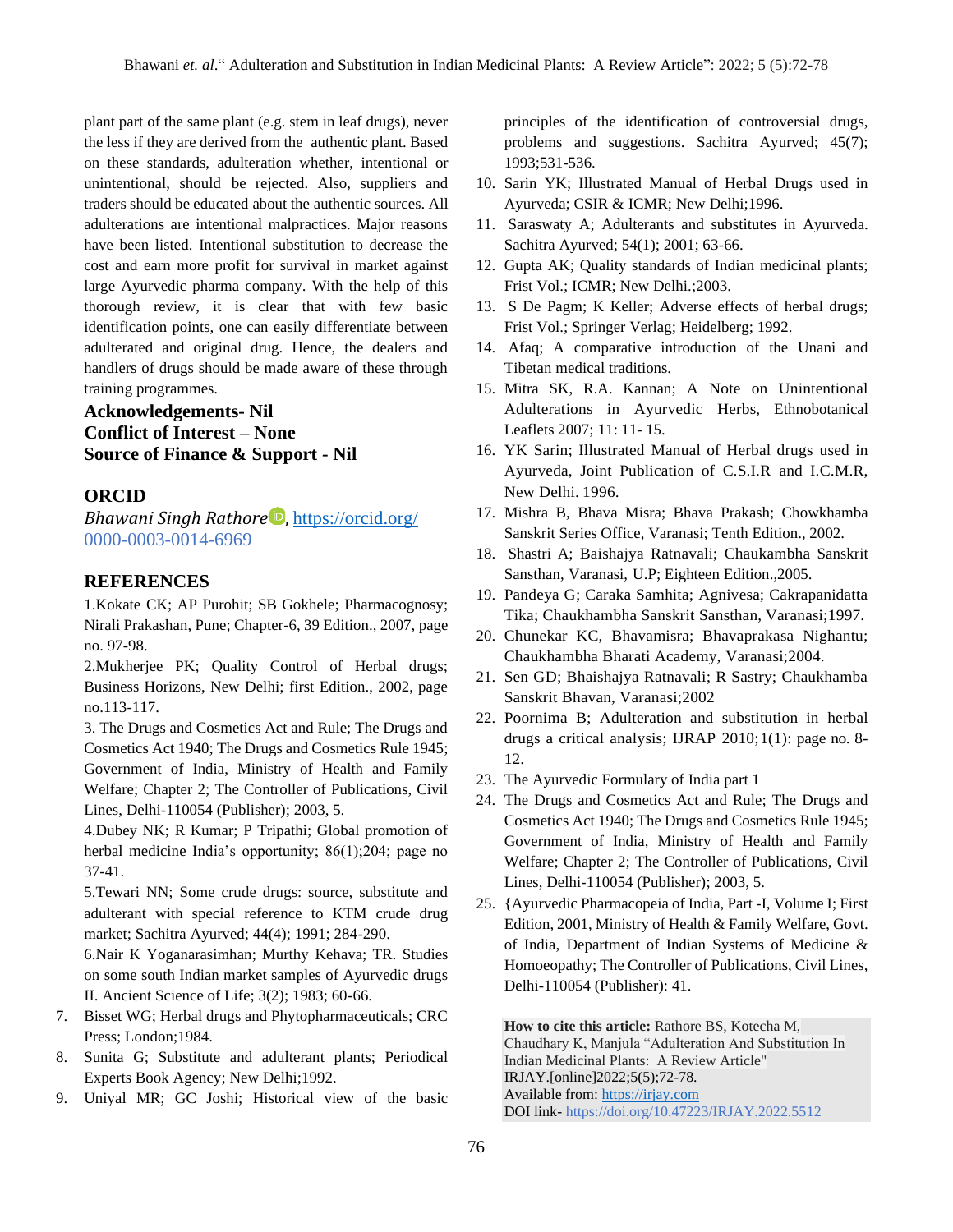| $\overline{\mathbf{S}}$ .<br>No. | Common<br>name        | <b>Botanical name</b>               | <b>bstitute</b> drug            | <b>Botanical name</b>                                    |
|----------------------------------|-----------------------|-------------------------------------|---------------------------------|----------------------------------------------------------|
| 1                                | Chitrak               | Plumbago zeylanica<br>Linn.         | Danti                           | Baliospermum<br>montanum Muell. Arg.                     |
| $\mathfrak{2}$                   | Murva                 | Marsdenia<br>Tenacissima            | Jinghini                        | Lannea coromandelica<br>(Houtt.) Merr.                   |
| 3                                | Bakula                | W. & A.<br>Mimusops elengi<br>Linn. | Kamala                          | Nelumbo nucifera<br>Gaertn.                              |
| $\overline{4}$                   | Tagar                 | Valeriana wallichii<br>DC.          | Kustha                          | Saussurea lappa<br>C. B. Clarke                          |
| 5                                | Jatipatra<br>(Aril)   | Myristica fragrans<br>Houtt.        | Lavanga                         | Syzigium aromaticum                                      |
|                                  |                       |                                     | Jatiphala (fruits)              | (Linn.) Merr. & L. M. Perry<br>Myristica fragrans Houtt. |
| 6                                | Puskar -              | mool Inula racemosa                 | Kustha                          | Saussrea lappa<br>C. B. Clarke                           |
| $\overline{7}$                   | Chavya                | Hook. f.<br>Piper chaba<br>Hunter   | Eranda (root)<br>Pippali (root) | Ricinus communis Linn.<br>Piper longum Linn.             |
| 8                                | <b>Draksha</b>        | Vitis vinifera Linn.                | Kashmari phala                  | Gmelina arborea Linn.                                    |
| 9                                | Bharangi              | Clerodendrum<br>Serratum spreng.    | Kantakari                       | Solanum xanthocarpum<br>Schrad. & Wendl.                 |
| 10                               | Dhanavayasa           | Fagonia cretica L.                  | Duralabha                       | Alhagi pseudalhagi<br>(Bieb.) Desv.                      |
| 11                               | Ahimsa                | Capparis sepiaria L.                | Manakanda                       | Alocasia indica<br>(Roxb.) Schott.                       |
| 12                               | Bakula (bark)         | Mimusops elengi<br>Linn.            | Babul (bark)                    | Acacia Arabica<br>Willd.                                 |
| 13                               | Tulasi                | Ocimum sanctum<br>Linn.             | Nirgundi                        | Vitex negundo Linn.                                      |
| 14                               | Riddhi and<br>Vriddhi | Habenaria sp.                       | Varahikanda                     | Dioscorea bulbifera Linn.                                |
| 15                               | Ikshu                 | Saccharum<br>Officinarum L.         | Nala                            | Arundo donax Linn.                                       |
| 16                               | Kakoli                | Lilium polyphyllum<br>D. Don.       | Asvagandha                      | Withania somnifera<br>Dunal                              |
| 17                               | Kshirakakoli          | Fritillaria roylei<br>Hook.         | Asvagandha                      | Withania somnifera<br>Dunal                              |
| 18                               | <b>Bhallataka</b>     | Semecarpus<br>anacardium Linn. f.   | Nadi Bhallataka                 | Semecarpus<br>travancorica Beddome                       |
| 19                               | Ativisha              | Aconitum                            | Mustaka                         | Cyperus rotundus L.                                      |

**Table 1:** Commonly used substitution in *Ayurveda* drugs<sup>20,21,22</sup>